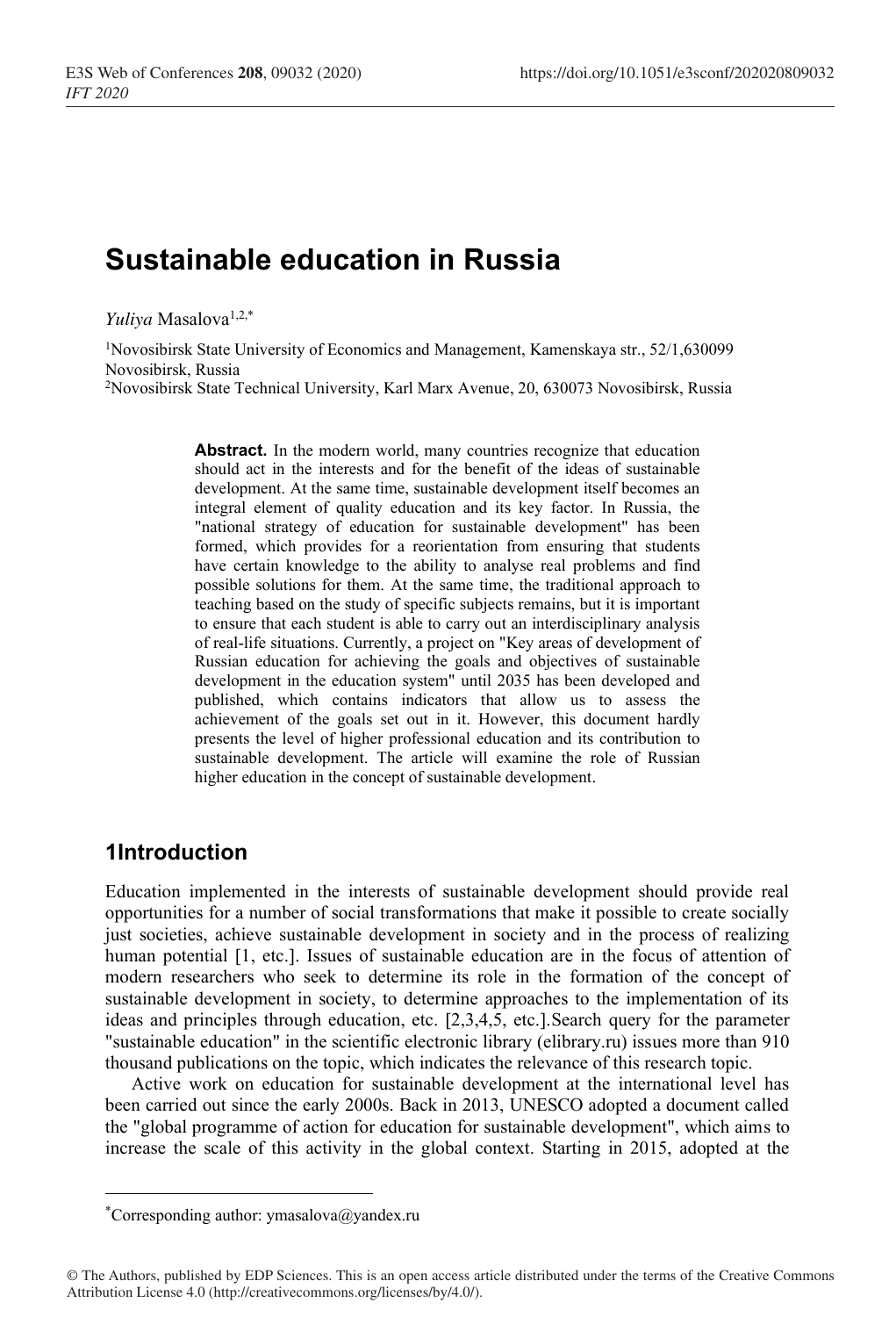international level, the agenda of "the Transformation of our world: the 2030 agenda for sustainable development" highlights a specific goal for sustainable development in the part that concerns education. The goal is formulated as "ensuring inclusive and equitable quality education and promoting lifelong learning opportunities". In accordance with this goal, it is important to develop the skills that will allow us to implement the concept of sustainable development in the long term.

The government of the Russian Federation, along with 192 other countries, has accepted this message. And in 2017, there were corresponding instructions from the President. They refer to "the inclusion in Federal state educational standards of requirements for the development of basic knowledge in the field of environmental protection and sustainable development...". There are also a number of organizations in Russia that take an active part in promoting ideas related to sustainable development. These include, in particular, can be attributed to educational, nonprofit and commercial organizations: The SBER group of companies, the SKOLKOVO Moscow school of management, the Institute for sustainable development strategy in Saint Petersburg, the Russian branch of the network for finding solutions for sustainable development (SDSN) in Moscow, and others. Various conferences and events dedicated to these issues are held. Such as, for example, the "week of sustainable development in St. Petersburg", which has been implemented as a project since 2016.

In Russia, one of the goals of sustainable education set out in the above-mentioned strategy is "ensuring equal access to quality education in the field of Economics, environment and social disciplines for all categories of the population, regardless of their place of residence, income level, gender, religious and other differences". In addition, sustainable education is presented as a process that is implemented throughout a person's life. So, training is built up from an early age, implemented up to the level of higher education, in addition, a system of additional education is provided, which is also aimed at the adult population. It should also be noted that training is currently beyond the scope of the formal education system offered. There is also an alternative opportunity to design an individual trajectory based on the use of online training and in-house programs. The role of higher education provides for the formation of such a volume of knowledge and level of competence that will affect the employment opportunities of graduates (including by focusing educational standards on professional ones). In addition, there is an understanding of the need to conduct applied scientific research in various fields that are relevant to sustainable education. These studies are aimed at the formation of adequate concepts, life values and attitudes, the use of new effective teaching methods and the development of tools to evaluate the results of this training, etc. The strategy itself has a long-term character, its first stage was implemented until 2009, the second until 2012, and the third until 2015 and beyond.

The currently developed draft document on "Key areas of development of Russian education to achieve the goals and objectives of sustainable development in the education system" until 2035 examines in detail the current trends in education, shows the relationship of Russian educational policy with the goals of sustainable development in the field of education. However, the role of the higher education system is hardly outlined in this document, although it is provided for in the national strategy.

Thus, this study aims to show the role of the higher education system in Russia in the implementation of the concept of sustainable development.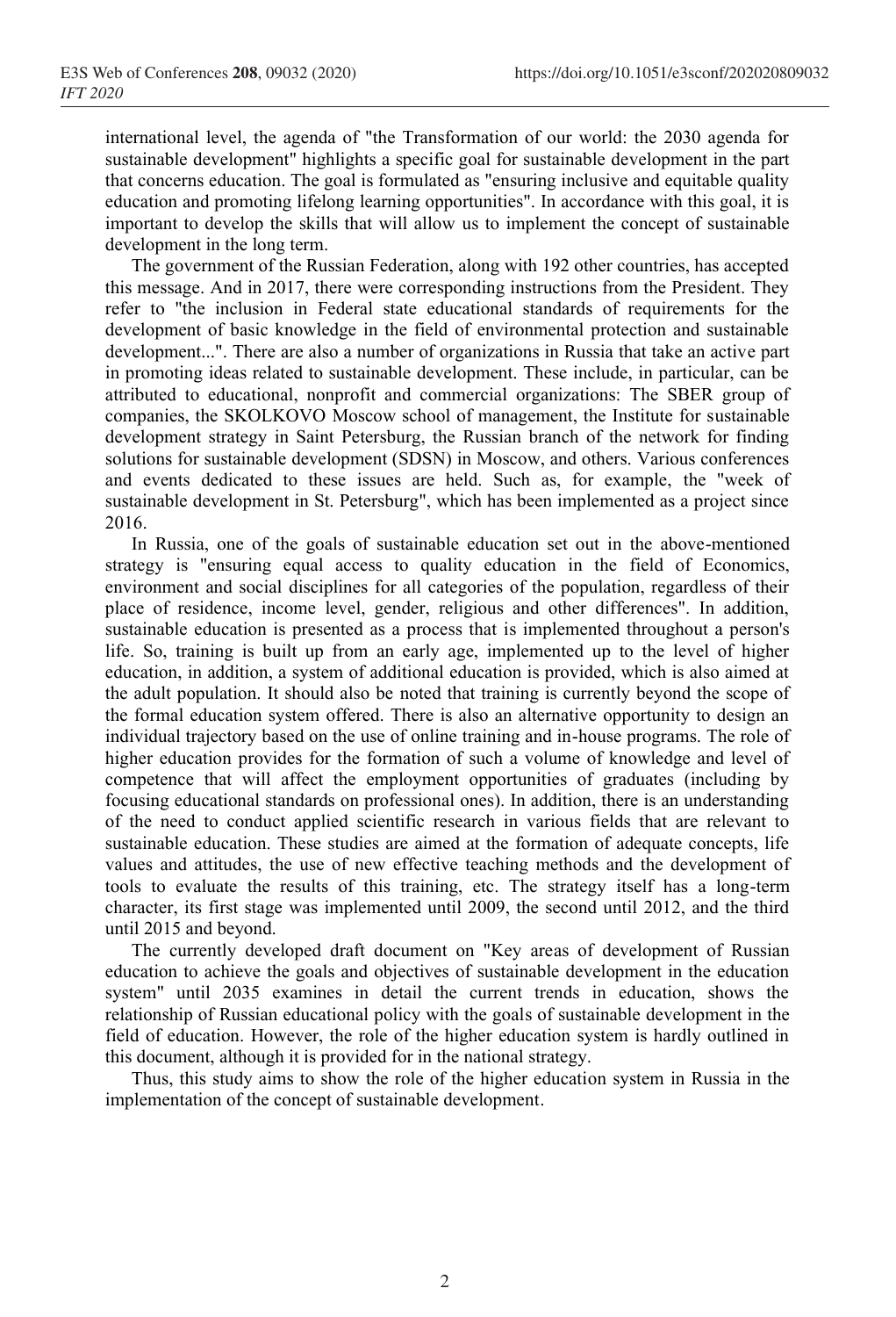# **2 Methods for analysing the role of higher education in the concept of sustainable development**

To analyse the role of higher education in the process of implementing the concept of sustainable development, it is necessary to use the method of indicators. As indicators, it is necessary to consider targets that are laid down in documents developed at the state and international level. Such documents, in particular, include the "national strategy of education for sustainable development in the Russian Federation", which was adopted in 2005, and others. At the international level, a road map has been developed to implement the "Global action program on education for sustainable development", etc.

To date, a target system of global indicators has been formed that should allow achieving the sustainable development goals and fulfilling the tasks in accordance with the "2030 Agenda for sustainable development". The system identifies a fourth goal, which is to "ensure inclusive and equitable quality education and promote lifelong learning opportunities for all". It has developed 7 sub-goals, of which 4 are consistent with the higher education system.

The information base of the research is official statistics, as well as data obtained from population surveys, results of applied research related to the role of higher education, etc.

# **3 Analysis of data describing the role of higher education in implementing the principles of sustainable development**

One of the goals of the strategy is to "ensure equal access to quality education for the entire population of the country". this right is enshrined in the Constitution of the Russian Federation. As of 2019, the higher education system in Russia is represented by 724 organizations, including 70% state-owned. There are about 4 million students enrolled in higher education programs (bachelor's, specialty, master's), with a total population of about 7 million people aged 20-24 years. More than 46 thousand educational programs are being implemented.

The second important goal is to provide specialized knowledge on the concept of sustainable development. In modern conditions, a number of universities are already aware of the need to implement courses in the educational process that are dedicated to sustainable development. For example, at Moscow state University. Lomonosov developed courses on sustainable development for geographers, for students of natural Sciences, including chemical and technological areas, for those who study environmental management and Economics, ecology, Geoecology, as well as in the natural, humanitarian and social areas [2]. This indicates a wide coverage of students studying in various fields of training.

By 2030, the goal is "to significantly increase the number of people, not only young people, but also adults, who have in-demand skills, including professional and technical ones, that are important for their employment, as well as for getting a decent job and/or doing business". One of the particular tasks here is the formation of students ' critical thinking that contributes to solving real problems, which in turn will shape professional success. An example of the solution of this problem by a higher educational institution is given in the study on the impact of strategic intelligence training on the prospective success of the student. The author of this study comes to the conclusion that this tool is able to prepare a whole class of professionals with different experience to work in a wide range of areas, which these skills help to achieve professional success [6]. Thus, the higher education system is developing methods to ensure that graduates are in demand in the labor market in terms of getting a decent job. It should be noted that individual universities in Russia have chosen a strategy for the formation of entrepreneurial universities, as shown by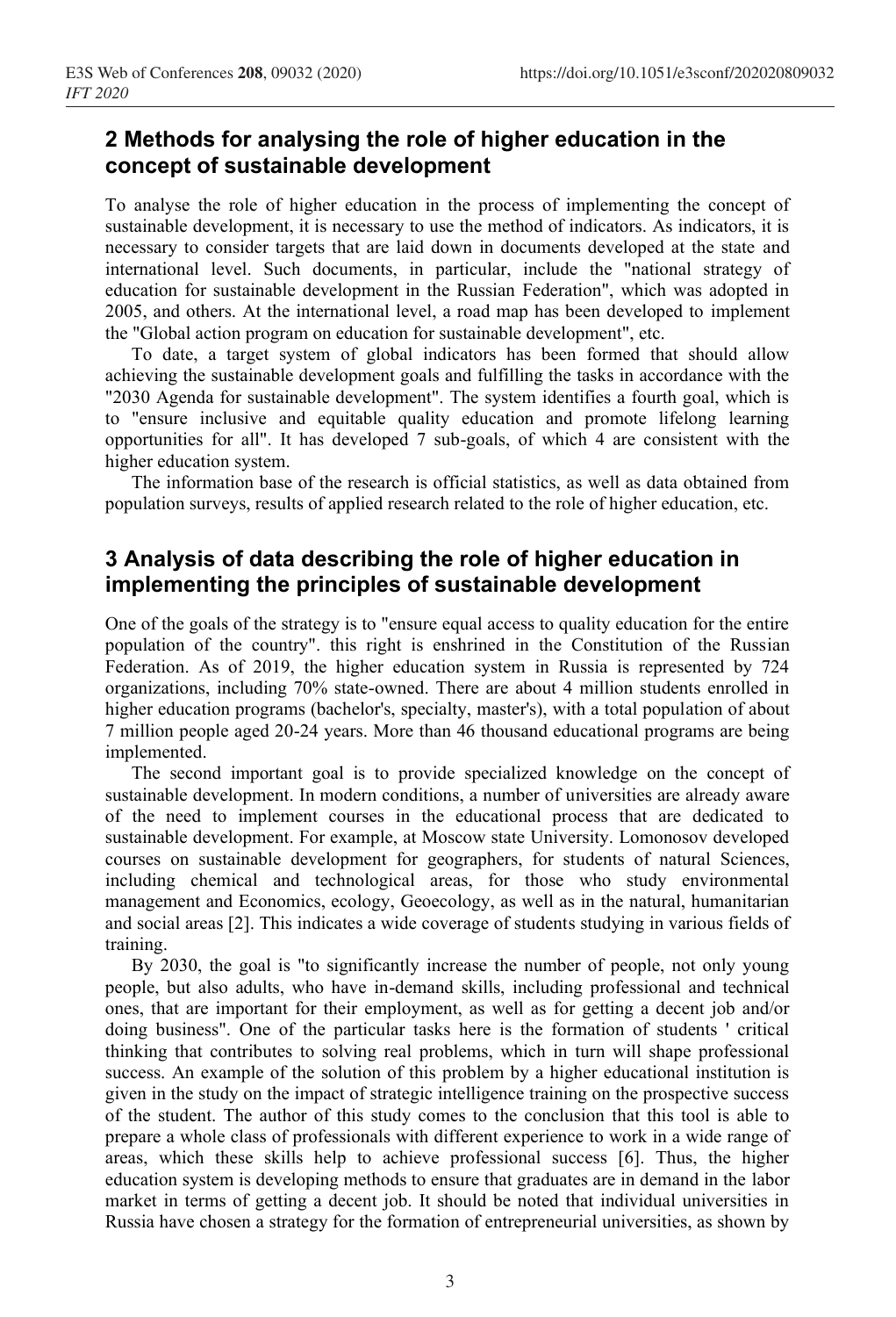the study [7], the introduction of training courses on entrepreneurship leads to the maintenance of an appropriate ecosystem around them. In turn, this contributes to the employment of graduates, on the one hand, and, on the other, the principles of doing business should be based on the concept of sustainable development.

Another important indicator is digital technology proficiency, as there should be a high "proportion of young people/adults who have/ have the necessary skills in the field of information and communication technologies, including differentiation by specific types of these skills". Digital technologies are widely used in the development of the higher education system in Russia. This includes online courses, educational programs in a remote format, and the introduction of electronic statements, and test books. At the same time, the creation of online courses and programs helps to simplify students ' access to educational services (which became especially important during the pandemic). In addition, the analysis of digitalization in Russian regions showed that "the development of promising industries directly depends on the level of concentration of human capital in the region, so the higher the level of education, the wider the opportunities for further training, the development of emerging technologies and the latest activities". This level is achieved through training in higher education institutions. It is cancelled that many Russian universities implement training programs not only for entrepreneurship in the era of digital transformation, but also practice the creation of basic departments that develop digital competencies [8]. Digital skills according to statistics, as of 2017, students in the higher education system are slightly higher than in the secondary education system. For example, application skills are 6% higher and make up 89% overall. At the same time, the skills of working with digital equipment among students enrolled in higher education programs are characterized by a lower level of 66%, but they are still 9% higher than those of students of secondary professional educational institutions. Communication skills in the digital environment and work with digital information are possessed by 85% of students of higher educational institutions, which is 11% higher than those who study at the SPE programs [9].

Currently, new Federal state educational standards are being actively approved and implemented in Russia for higher education programs. They are linked to a system of professional standards. This should ensure the relevance of graduates ' competencies at the exit, formed taking into account the requirements of the professional community. This, in turn, should guarantee graduates the opportunity to get a decent job.

In General, we can say that the higher education system in Russia plays an important role in the implementation of the sustainable development goals. Difficulties in assessing the achievement of goals are associated with the collection of statistical data, which is important to generate systematically to analyse the dynamics of indicators achieved.

### **4 Conclusions**

1. Sustainable education, in accordance with the adopted "Global programme of action", aims to ensure that "everyone has the opportunity to acquire the required knowledge and skills, develop values and approaches that can empower them to contribute to the sustainable development of society, make competent decisions and implement responsible, economically feasible actions to ensure the integrity of the environment and achieve a just society that will act in the interests of both present and future generations". The higher education system plays a significant role in this.

2. Iimplementation of educational goals in the context of the concept of sustainable development should be based on specific targets at the level of countries and regions. To assess and analyse the dynamics of these indicators, it is necessary to organize the collection of relevant data, including from educational organizations.